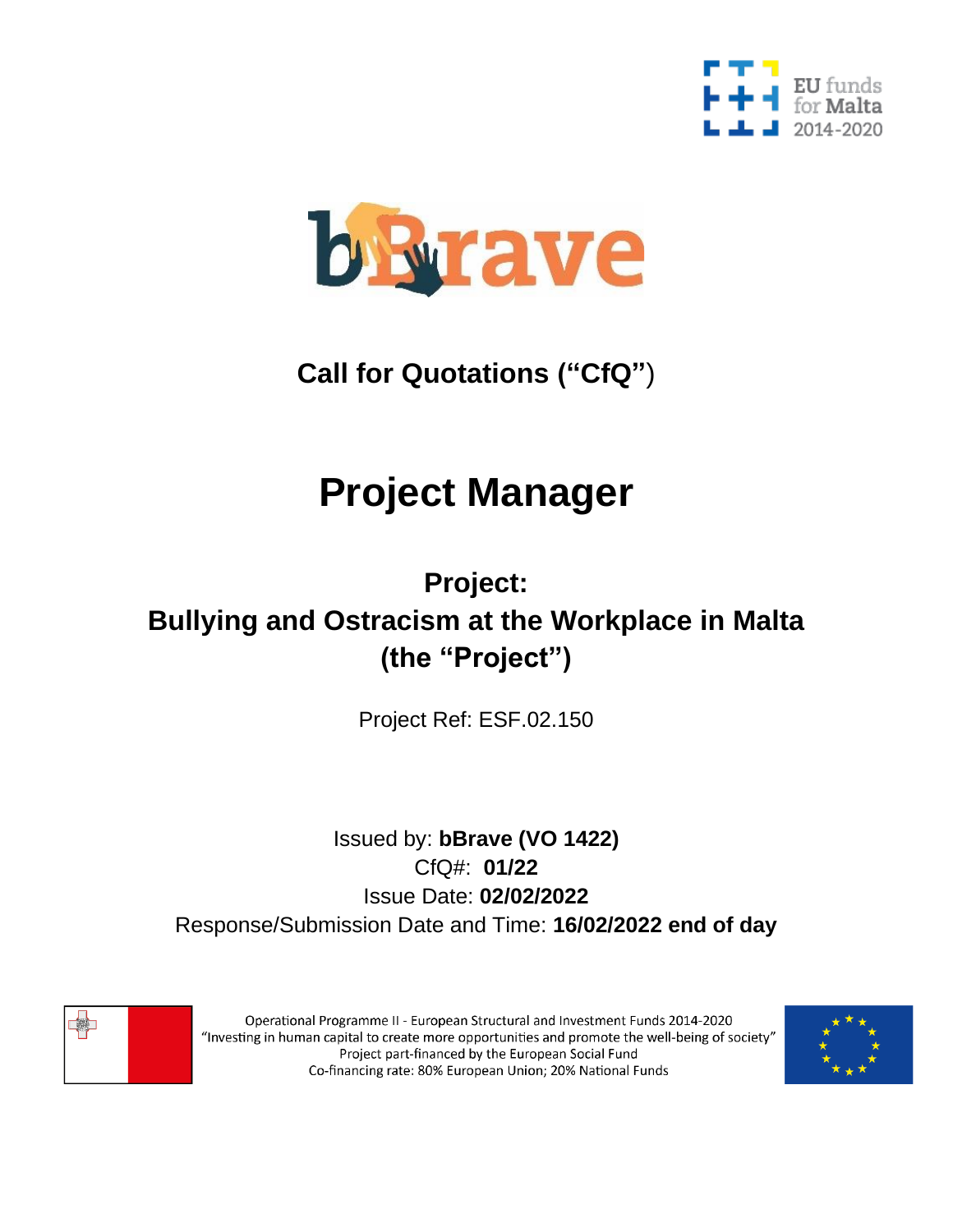### **Table of Contents**

| <b>Section A:</b>            | <b>Instructions</b>                                        | 3              |
|------------------------------|------------------------------------------------------------|----------------|
| <b>Section B:</b>            | <b>General Information</b>                                 | 4              |
|                              | 1) Purpose                                                 | 4              |
|                              | 2) Beneficiary                                             | 4              |
|                              | 3) Scope and Terms & Conditions                            | 4              |
|                              | 3.1 Scope of Services                                      | 4              |
|                              | a. Project Outline<br>b. Who is bBrave?<br>c. Scope of CfQ | 4<br>4<br>5    |
|                              | 3.1.1 Technical Specifications                             | 5              |
|                              | <b>3.1.2 Expected Results</b>                              | 5              |
|                              | 3.2 Procedure                                              | 6              |
|                              | 3.3 Method of Submission of Quotations                     | 6              |
|                              | 3.4 Validity of Quotation                                  | 7              |
|                              | 3.5 Evaluation of Quotations and Award                     | $\overline{7}$ |
|                              | 3.6 Response Requirements                                  | 8              |
|                              | 3.7 Financing                                              | 8              |
|                              | 3.8 Method of Payment                                      | 8              |
|                              | 3.9 Execution of the Contract                              | 8              |
|                              | 3.10 Modification of Contract                              | 8              |
|                              | 3.11 Data Protection                                       | 8              |
|                              | 3.12 Equality                                              | 9              |
| <b>Project Collaborators</b> |                                                            | 10             |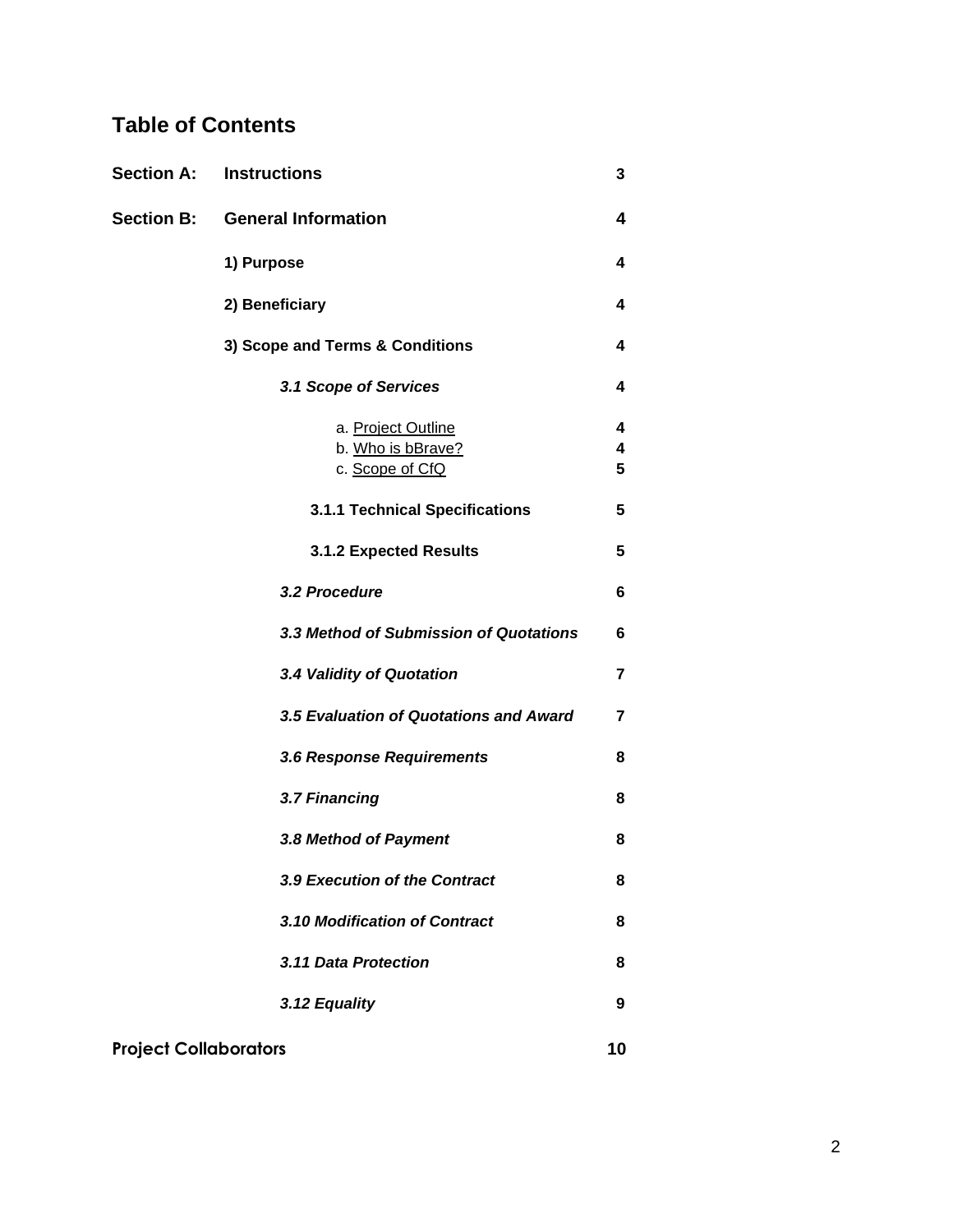#### *Section A: Instructions*

1) Responses to this CfQ are to be submitted through e-mail at [quotes@bbrave.org.mt](mailto:quotes@bbrave.org.mt) by end of day of the 16<sup>th</sup> February 2022. All submissions will be dealt with in strictest confidence.

bBrave will strive to acknowledge every Quotation received within 24 hours. If you do not receive such acknowledgement, please reach out to us at [quotes@bbrave.org.mt](mailto:quotes@bbrave.org.mt) or at **+356 79 80 81 82** to ensure that your email was received.

2) The Estimated Procurement Value for this CfQ has been based on comprehensive research including appropriate financial analysis. In the context of this procurement, the "**Estimated Procurement Value**", based on market research, is that of €9,000, excluding VAT.

The purpose of this value shall be the guidance of prospective bidders ("**Bidders**") when submitting their offer and is not to be considered as a binding capping price.

Therefore, the published Estimated Procurement Value is not restrictive and final on bBrave. Economic Operators are free to submit financial offers above or below the Estimated Procurement Value. However, bBrave reserves the right to accept or reject Financial Offers exceeding the Estimated Procurement Value.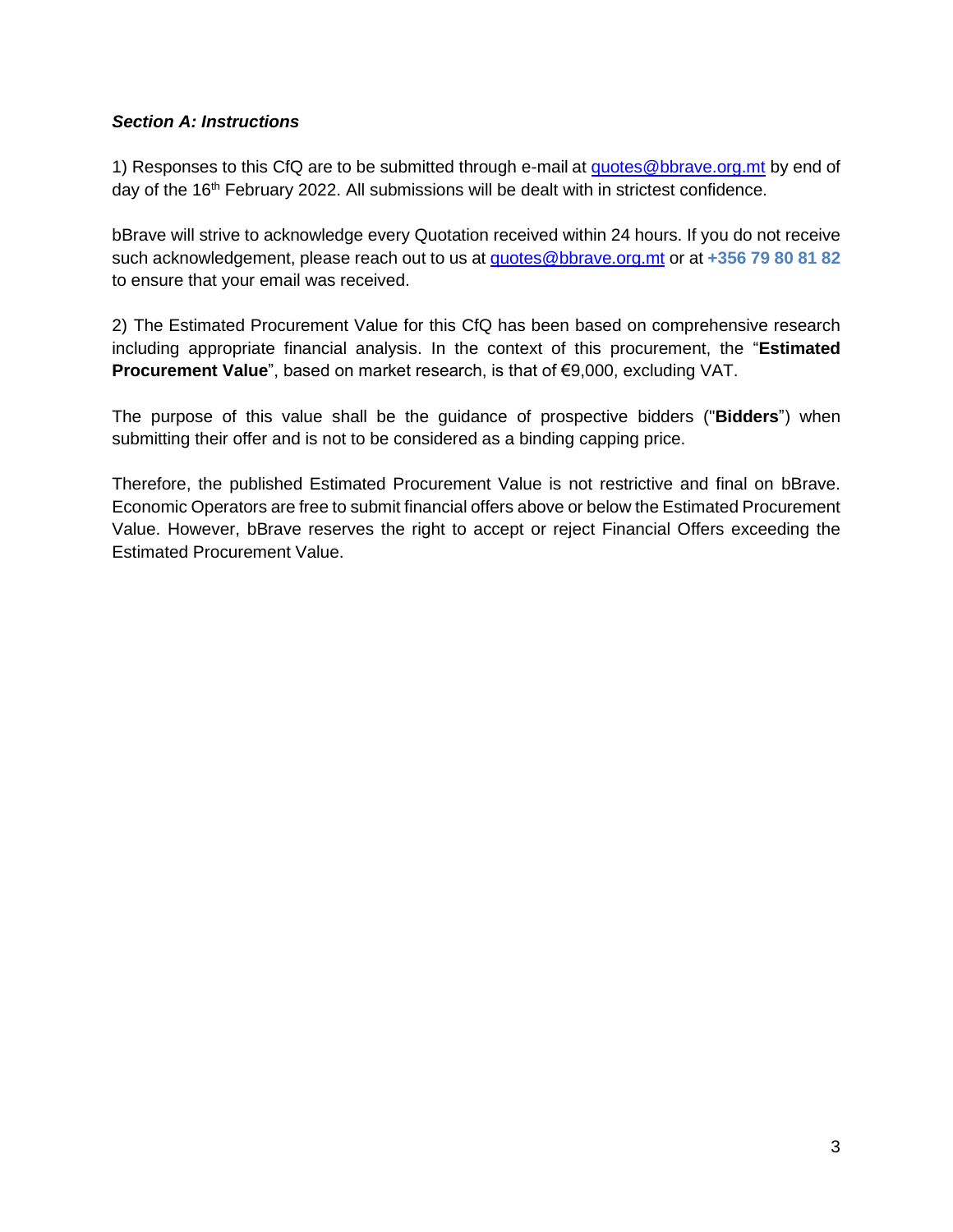#### *Section B: General Information*

#### **1) Purpose**

This CfQ is being issued to seek the services of a Project Manager who will:

- a. manage the Project's finances; and
- b. otherwise provide support to bBrave with respect to the overall management of the Project.

#### **2) Beneficiary**

The beneficiary, being bBrave, is the point of contact for this CfQ. Please refer any inquiries to:

*The Evaluation Committee bBrave Project: Bullying and Ostracism at the Workplace in Malta (Project Ref: ESF.02.150) CfQ#: 01/22 [quotes@bbrave.org.mt](mailto:quotes@bbrave.org.mt)*

Any CfQ addenda/updates will be made available on bBrave's website: <https://bbrave.org.mt/news/> and Facebook Page<https://www.facebook.com/bbravemalta/> by not later than the 16<sup>th</sup> February 2022 in the case of addenda to this CfQ, and promptly upon issue for any updates.

#### **3) Scope and Terms & Conditions**

The terms and conditions governing the service will be regulated within the contract that will be signed with the successful Bidder.

#### *3.1 Scope of Services*

#### a. Project Outline

The Project is split into three main pillars:

- i. to carry out a study on bullying and ostracism at the workplace (the "**Study**");
- ii. to develop tools for management and human resources practitioners to assist them in handling such incidences within their organisations (the "**Toolkit**"); and
- iii. to carry out an awareness campaign (the "**Campaign**").

#### b. Who is bBrave?

bBrave is a voluntary, independent and non-governmental organisation. It is the first and only anti-bullying NGO in Malta. It's mission is "*to raise awareness on different forms of bullying, to*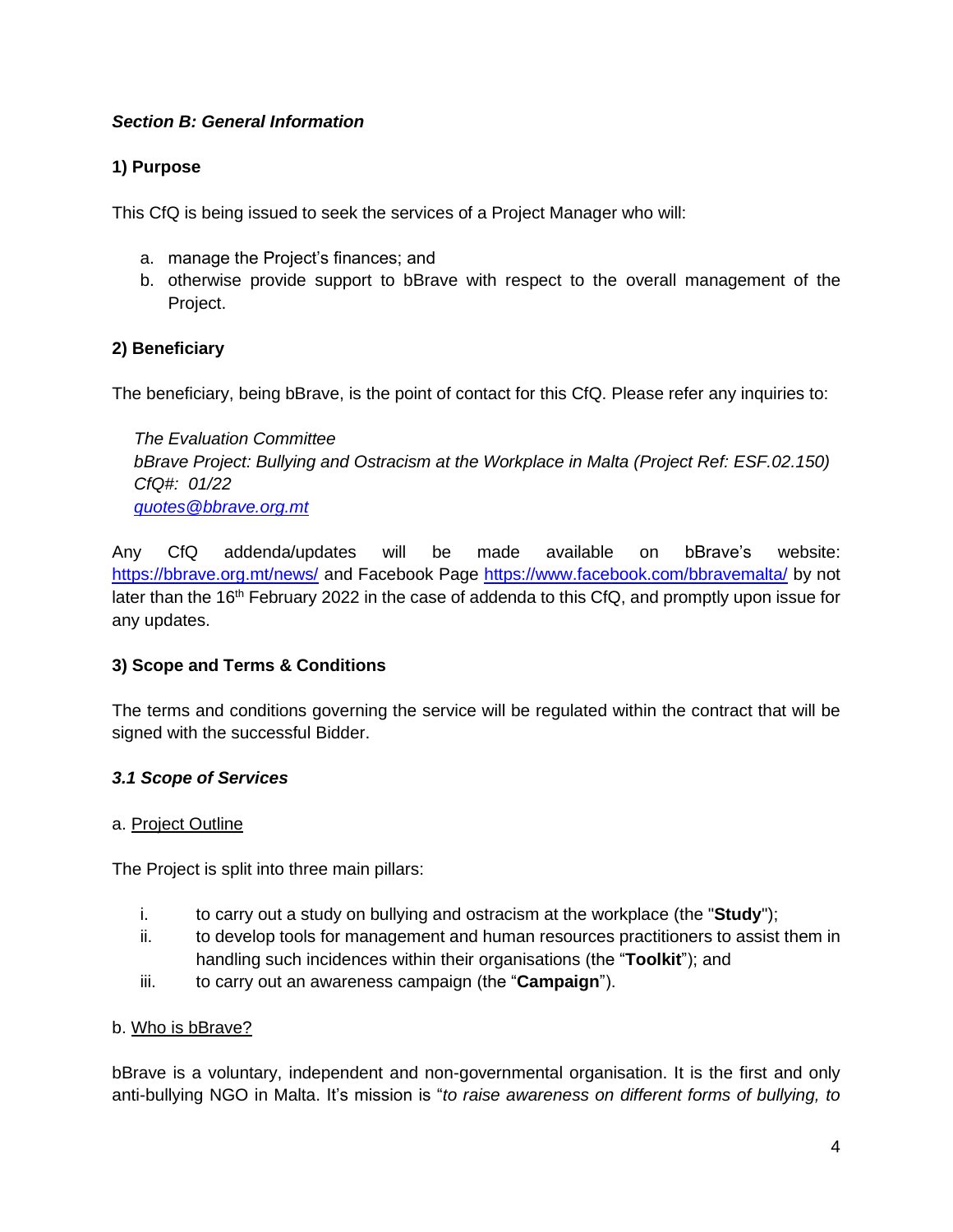*facilitate assistance for individuals suffering from bullying and for the reform of individuals displaying bullying behaviour in Malta.*"

It is registered with the Commissioner for Voluntary Organisations (VO 1422), Aġenzija Żgħażagħ (AZ 252/2017) and the Malta Business Registry (LPA-118). It is also a Core Member of the Anti-Bullying Alliance (ABA), an international coalition of organisations and individuals that are united against bullying.

#### c. Scope of CfQ

This CfQ is being issued to seek the services of a Project Manager who will:

- a. manage the Project's finances; and
- b. otherwise provide support to bBrave with respect to the overall management of the Project.

#### **3.1.1 Technical Specifications**

Minimum Technical Specifications:

- a. At least one (1) person working directly on the Project must be a qualified accountant\*
- b. To commit to provide services for two hundred and fifty (250) hours\*\*
- c. To provide a quote for a total of two hundred and fifty (250) hours as well as the rate per hour, excluding VAT in Euro (€)
- d. Duration of Services: 18 months, to take place over the following period: Q1 2022 Q2 2023.

*\*Qualification to be held by the individual for individual applicants, or by an employee/contractor who will be working on the project for entity applicants. \*\*May fluctuate +/- 15%*

#### **3.1.2 Expected Results**

Reporting to the Project Leader, the Project Manager shall:

a. manage the Project's finances, which duties shall include but not be limited to:

(i) ensuring that all expenses made are in line with Project parameters, terms and conditions, as well as funds available;

(ii) maintaining management accounts for the Project;

(iii) assisting with all procurement requirements, including the drafting of calls for quotations and calls for tenders;

(iv) assist with effecting payments due;

(v) the preparation of payment claims and claims for reimbursements, as applicable; and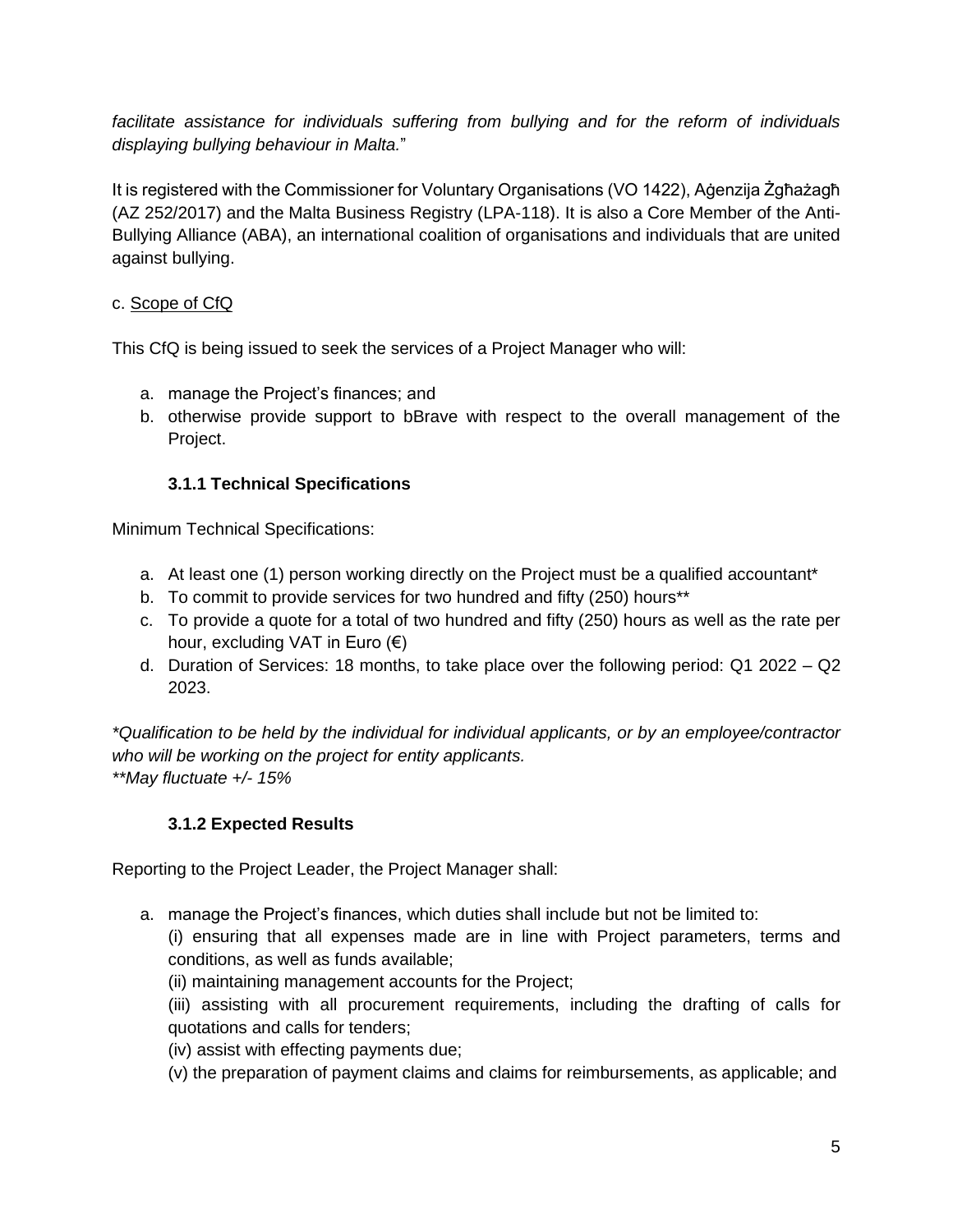(vi) supporting the work of the Project's Evaluation Committee (and related appeals body), as may be required;

- b. manage the project documentation as specified within applicable Project requirements, including the *Manual of Procedures for Projects Implementation - Cohesion Policy 2014 – 2020: Malta – Guide to Beneficiaries*;
- c. help address questions originating from the Managing Authority or other legitimate parties;
- d. help maintain relationships with all relevant parties;
- e. assist with the operations of the Project's Consultative Committee, as may be requested;
- f. manage and update all necessary information on the online Structural Funds Database;
- g. review and/or provide support on any aspects of the Study, Toolkit and the Campaign, as may be requested;
- h. logistically organise workshops / training sessions;
- i. help organise and/or participate in any Project-related event;
- j. assist with any Project publicity-related matter; and
- k. otherwise provide support to bBrave with respect to the overall management of the Project.

#### *3.2 Procedure*

This is a fee-based for services contract.

The award of the CFQ shall be determined based on the cheapest technically compliant offer with the Quotation specifications.

#### *3.3 Method of Submission of Quotations*

Quotations can be sent by the deadline for submissions by sending an email to [quotes@bbrave.org.mt](mailto:quotes@bbrave.org.mt) by end of day of the 16<sup>th</sup> February 2022.

Late submissions will be rejected and will not be evaluated. No liability will be accepted for rejection of late Quotations.

Quotations submitted by any other means will not be considered.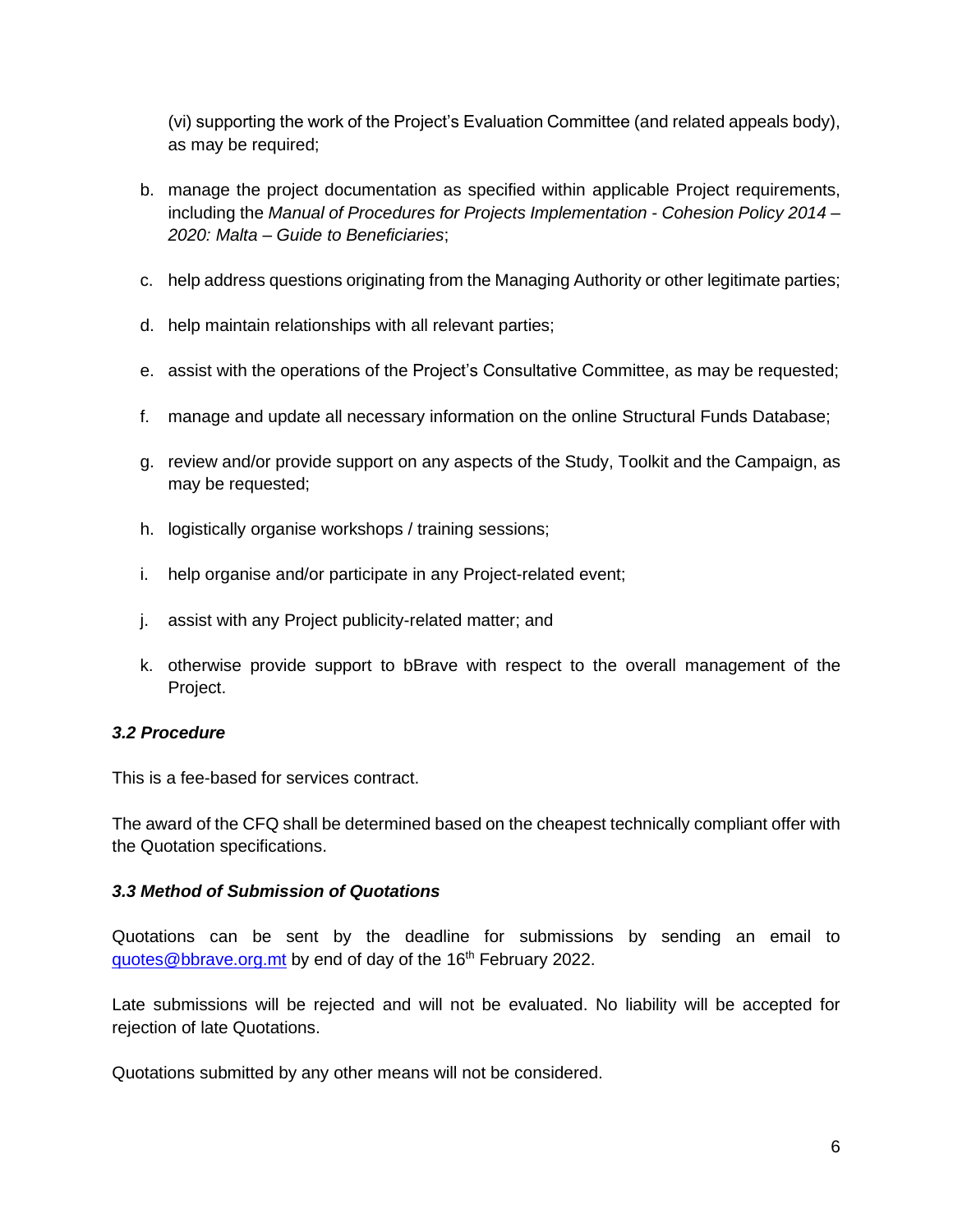Quotations must comply with the requirements as stated in this CFQ.

In submitting a Quotation, the Bidder will be submitting its best and final offer.

Bidders are to submit clarifications concerning this CfQ by the deadline stipulated in **Section B, Article 2**. Replies to clarifications will be posted on the website: <https://bbrave.org.mt/news/> and the official Facebook page of bBrave: [https://www.facebook.com/bbravemalta/.](https://www.facebook.com/bbravemalta/)

#### *3.4 Validity of Quotation*

Bidders are committed to retain the validity of the Quotation for a period of ninety (90) days from the closing date for the submission of CfQ as shown in **Section B, Article 2**.

#### *3.5 Evaluation of Quotations and Award*

The evaluation of the Quotations will be based on compliance with the Technical Specifications laid out in **Section B, Article 3.1.1**. The fee provided by the Bidders in their Quotations will be deemed to be the final price and may not be altered by the Bidders after the submission deadline.

If arithmetical errors or other queries are identified, a clarification will be sent to the Bidder. If the clarification is not addressed by the indicated time/date, the bid will automatically be disqualified.

Quotations that do not meet the requirements set out in this CFQ will not be considered further.

This CFQ shall be awarded on the basis of the cheapest technically compliant offer, compliant with the Quotation specifications.

Bidders are requested to submit the requested additional literature, as per **Section B, Article 3.1.1**, to corroborate that the item being supplied is in line with the technical specifications set out in the terms of reference.

Notification of Award shall be sent via email. An initial meeting will be held between bBrave and the successful Bidder at a location indicated by bBrave following the Award notification. The exact date and timing will be communicated together with the notification of the Award. Those who are not successful shall be informed via email, together with a justification for non-Award.

bBrave reserves the right to cancel the whole Quotation procedure and reject all Quotations and reserves the right to initiate a new Call for Quotations without giving reasons. In the event of a Quotation procedure's cancellation, Bidders who have already submitted their Quotation will be notified via email.

In no circumstances will bBrave be liable for damages, whatever their nature (in particular damages for loss of profits) or relationship to the cancellation of a Quotation, even if bBrave has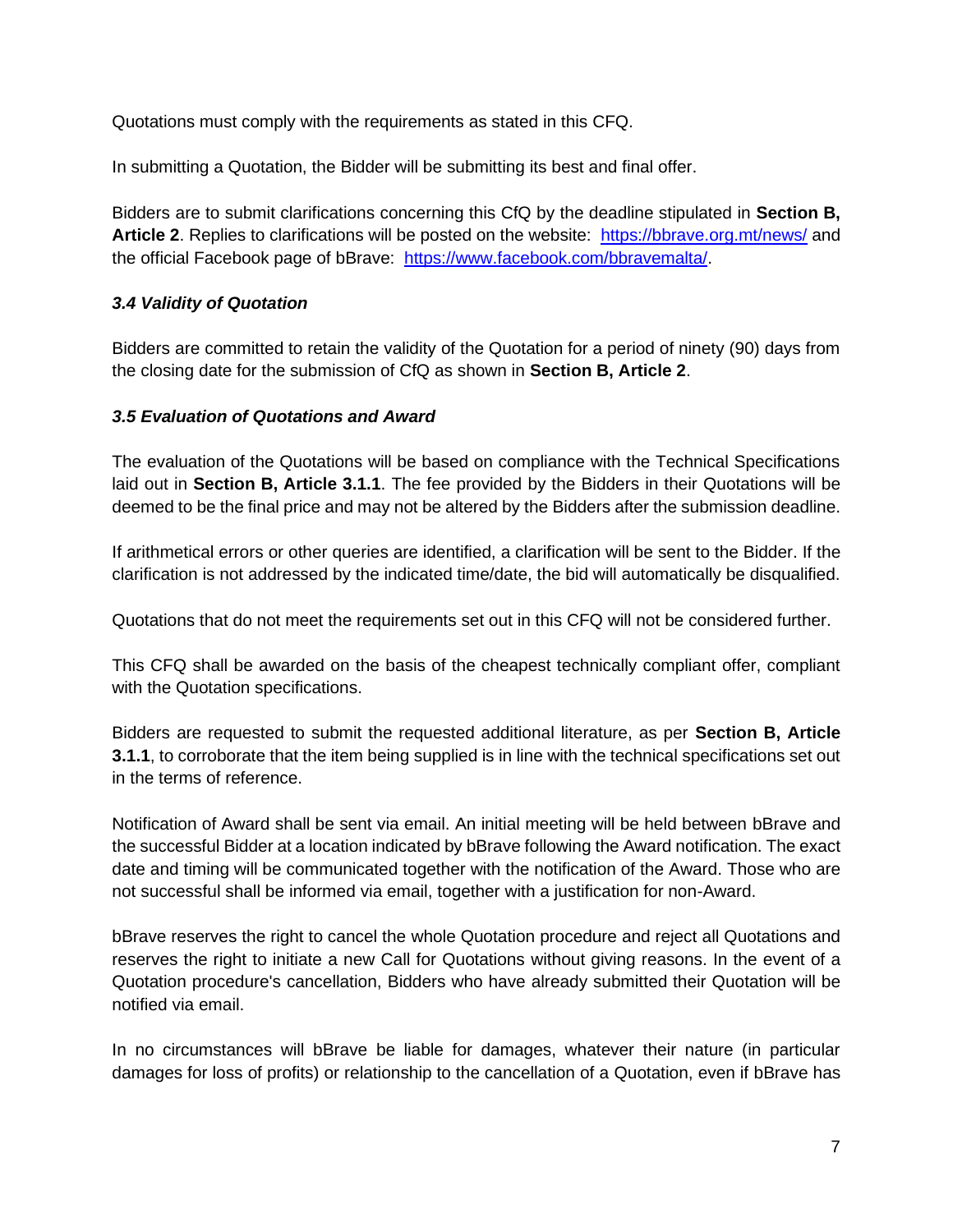been advised of the possibility of damages. The publication of a contract notice does not commit bBrave to implement the activity announced.

#### *3.6 Response Requirements*

Interested Bidders, when submitting their offer, are expected to provide a complete and comprehensive response to this Request for Quotation. Responses should include the following:

- Financial Bid Form;
- Copy of Accounting Qualification/s;
- Detailed CVs of persons proposed to work on the Project;
- For entity Bidders only: evidence that equality is mainstreamed within their own working procedures (see **Section B, Article 3.12**.); and
- Declaration Form re Exclusion Grounds.

#### *3.7 Financing*

This Project is co-financed by the European Social Fund: Cohesion Policy 2014 – 2020 Operational Programme II.

#### *3.8 Method of Payment*

Payments will be made following receipt of invoice, quarterly in arrears. Detailed timesheet to be emailed to bBrave within five (5) days from the end of each month.

#### *3.9 Execution of the Contract*

The successful Bidder will be expected to sign a contract for services with bBrave outlining, *inter alia*, the deliverables, duration and payment schedule.

Whilst much of the work on the Project may be carried out from the Bidder's own premises and a number of meetings may be held online, the successful Bidder may be required to attend physical meetings and other events. In-person contact shall be carried out having due regard to any COVID-19 (and any other health) requirements in place at the time.

#### *3.10 Modification of Contract*

The number of hours to be provided (two hundred and fifty  $-$  250) may vary  $+/-$  15%. Any other amendments to the Contract may only be made by mutual agreement in writing.

#### *3.11 Data Protection*

bBrave operates in line with the Data Protection Act (Chapter 586) and the General Data Protection Regulation (EU GDPR 2016/679).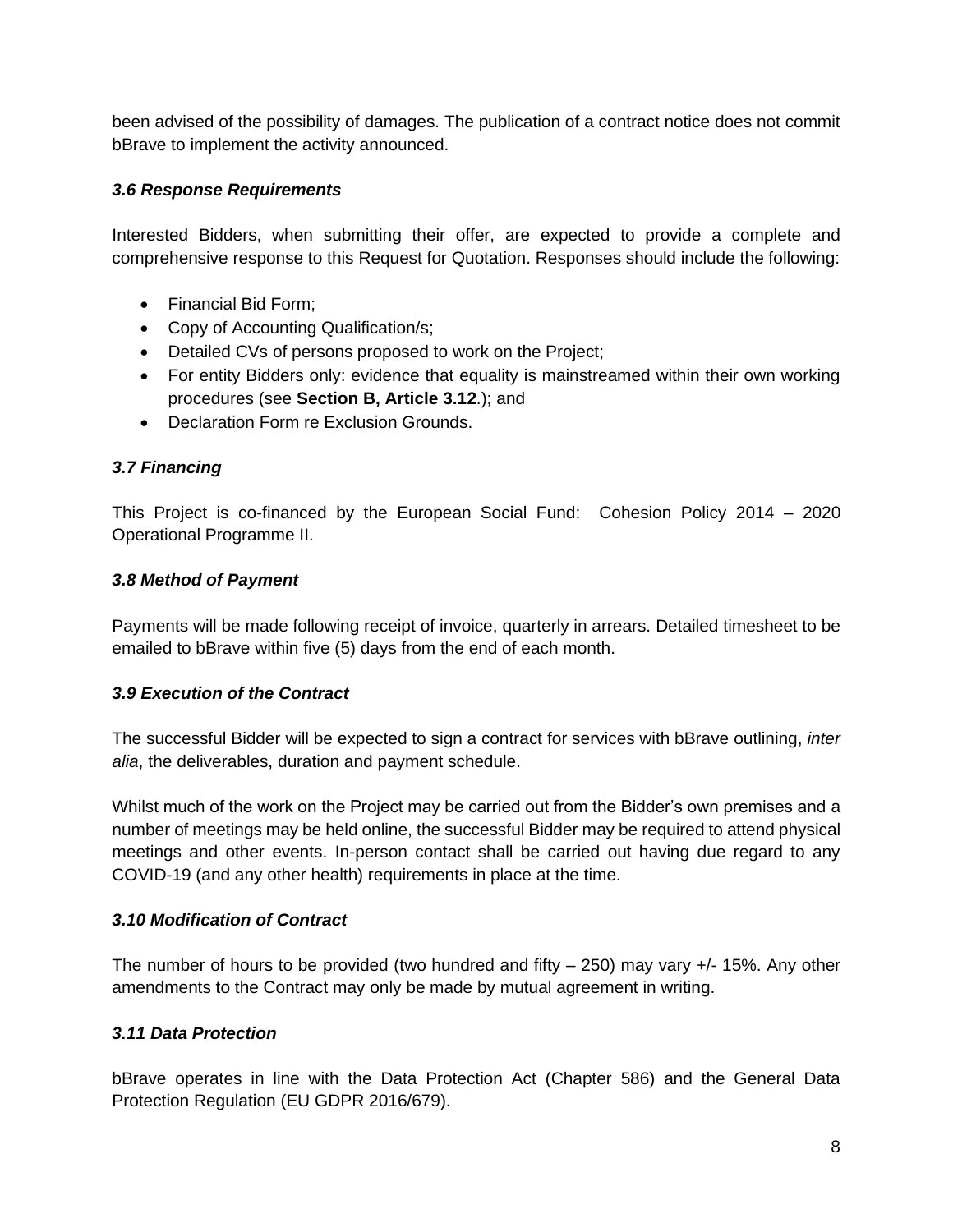#### *3.12 Equality*

bBrave strongly supports equal opportunities. It shall ensure that its selection of the successful Bidder shall be free of discrimination and based on objective factors.

In the case of Bidders who are not individuals, preference shall be given to Bidders who provide evidence that equality is mainstreamed within their own working procedures, such as by:

- a. including an equality policy;
- b. providing a brief write-up on how they achieve equality within their organisation; or
- c. providing the NCPE Equality Mark certification.